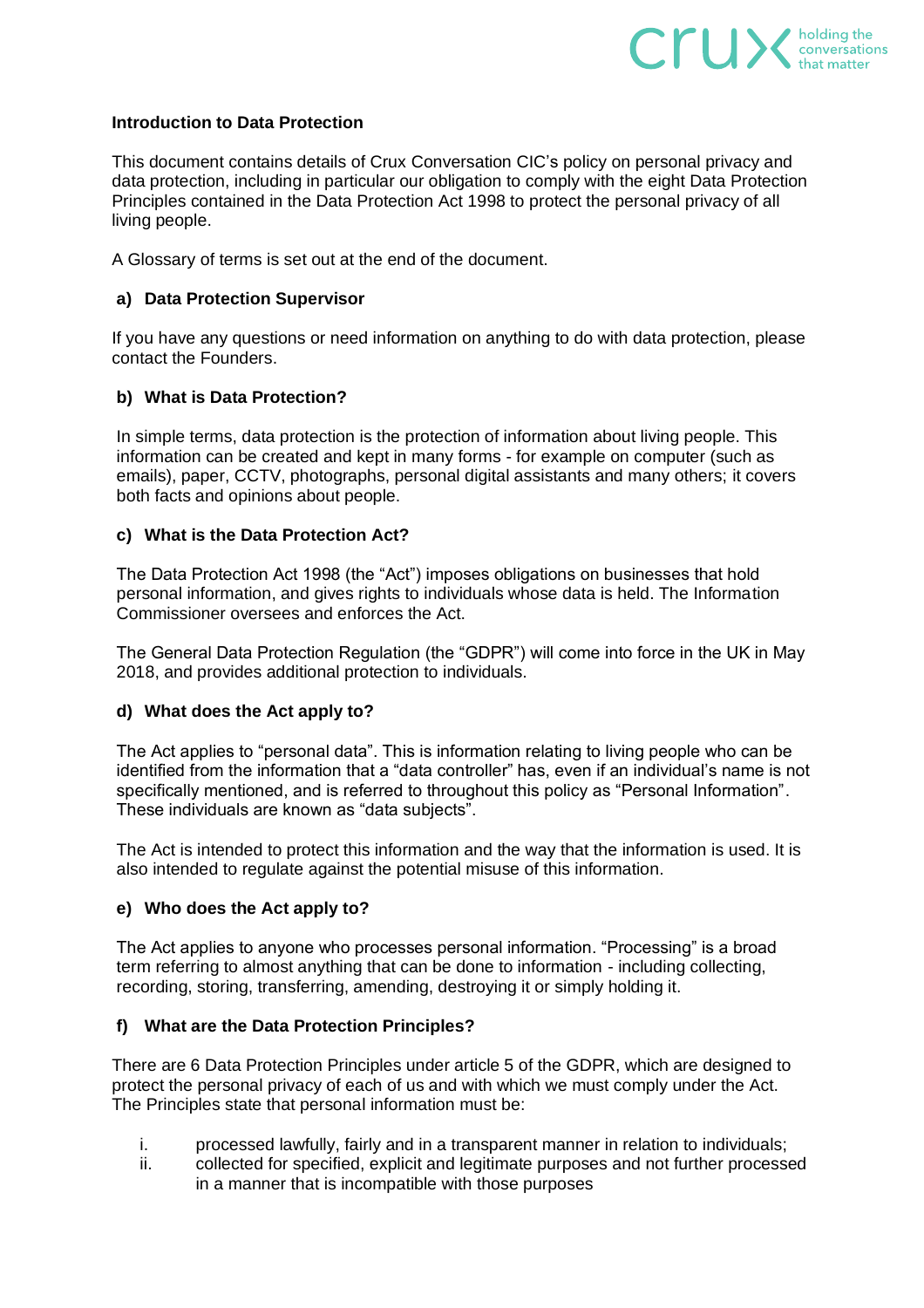

- iii. adequate, relevant and limited to what is necessary in relation to the purposes for which they are processed;
- iv. accurate and, where necessary, kept up to date; every reasonable step must be taken to ensure that personal data that are inaccurate, having regard to the purposes for which they are processed, are erased or rectified without delay;
- v. kept in a form which permits identification of data subjects for no longer than is necessary for the purposes for which the personal data are processed; and
- vi. processed in a manner that ensures appropriate security of the personal data, including protection against unauthorised or unlawful processing and against accidental loss, destruction or damage, using appropriate technical or organisational measures.

# **g) What is the CIC's legal basis for processing personal data?**

Where the CIC does not have consent, it is entitled to process data under article 6(f) of the GDPR because it is in its legitimate interests. That means that the processing is necessary for the legitimate interests of the CIC unless there is a good reason to protect the individual's personal data which overrides those legitimate interests. It is necessary for the CIC to process data to carry out the purposes and aims that it was set up to do and operate as a mediation and coaching service. It is in the legitimate interests of the CIC to obtain data from:

- i. mediation and coaching clients in order to help them mediate their conflict and ultimately to benefit them;
- ii. directors to contact them and to comply with legislation;
- iii. volunteers in order to manage mediation and coaching cases effectively, by ensuring mediators and volunteers have the appropriate training and experience to mediate;
- iv. any staff to ensure they have the appropriate experience and skills to manage cases and comply with their contracts of engagement.
- **h) What is the legal basis for processing special categories of personal data?** "Sensitive personal data" or "special categories of personal data" (under the GDPR) is given additional protection under the Act. This is information that relates to an individual's:
	- racial or ethnic origin
	- political opinions
	- religious or similar beliefs
	- trade union membership
	- physical or mental health or condition
	- sexual life
	- criminal history (including convictions or commission of offences/alleged offences).

This is referred to throughout this Policy as "special categories of personal data".

The CIC must gain explicit consent for processing special categories of personal data.

# **Data Protection Policy Areas of good practice:**

1. All personal data is potentially disclosable to the person to whom it relates. Volunteers, staff and directorsshould bear this in mind when recording expressions of opinion about people and ensure that the CIC can justify what it writes (e.g. in interview notes or in emails).

2. It is important for volunteers and staff to remind mediation clients that anything expressed in writing about another person could be seen by that person if they make a subject access request.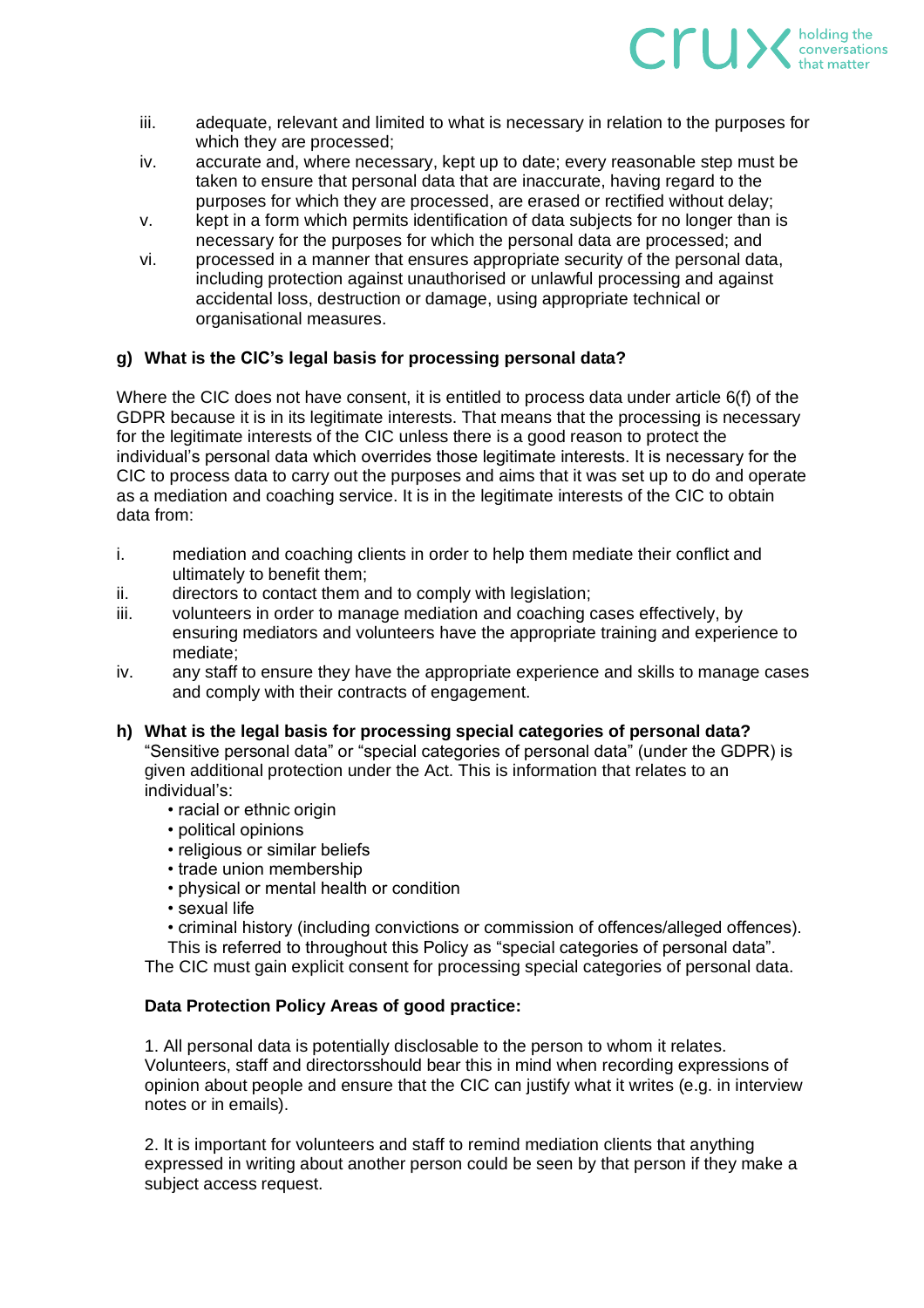

3. All personal data held on personal computers, phones, tablets and other devices must be deleted at the end of a case. This includes emails sent and received, case notes, handwritten notes, documents to prepare for a mediation and any other written data.

4. If data is retained by volunteers, staff or directors, for example for professional development or to comply with professional requirements, it must be anonymised so that the data subject cannot be identified from the data held. If data is held which would allow the data subject to be identified, then the holder of this data is required to comply with the data protection legislation in their own right.

5. Please keep devices or paperwork relating to cases or the work of the CIC secure, that is: a. Password protect phones and devices b. Ensure that data in transit is password protected if appropriate c. Make sure you know where your data is stored. If you cannot guarantee that data remains in the UK/EEA please inform the Founders.

6. The CIC appreciates that anyone can make a mistake. In the event of a data protection breach (e.g. a personal phone being lost or stolen with emails relating to cases on it) please let the staff or a trustee know as soon as possible. The CIC is required to notify the Information Commissioners' Office within 72 hours and there could be serious consequences for the CIC of we fail to comply.

7. In processing data for children under 13, parental consent is required to handle data. Please speak to the Founders if processing data concerning those under 18. 8. If consent to holding data is communicated to you, please notify the Founders without delay.

# **a) Collection, use and storage of personal data**

The CIC will:

• unless it is entitled to hold data in its legitimate interests, seek your consent prior to the collection of your personal data.

• make sure that the personal information which it holds is adequate, relevant and not excessive in relation to its business purposes (i.e. no one will ask for or record excessive information that we do not need, even if it is information that is 'nice to know').

• make sure that the personal information is accurate and kept up to date, and is not kept for any longer than is necessary.

• make sure that, to the extent necessary, data subjects are given notice of the processing of their personal information including:

- details of the information to be collected
- the purpose for which it is to be collected and used, and
- any other relevant information.

• comply with the rights of people on whom we hold information (such as the right to access information about themselves or the request to erase that information).

• only process special categories of personal data with the explicit consent of the person on whom we hold the information.

# **b) Security of personal Information**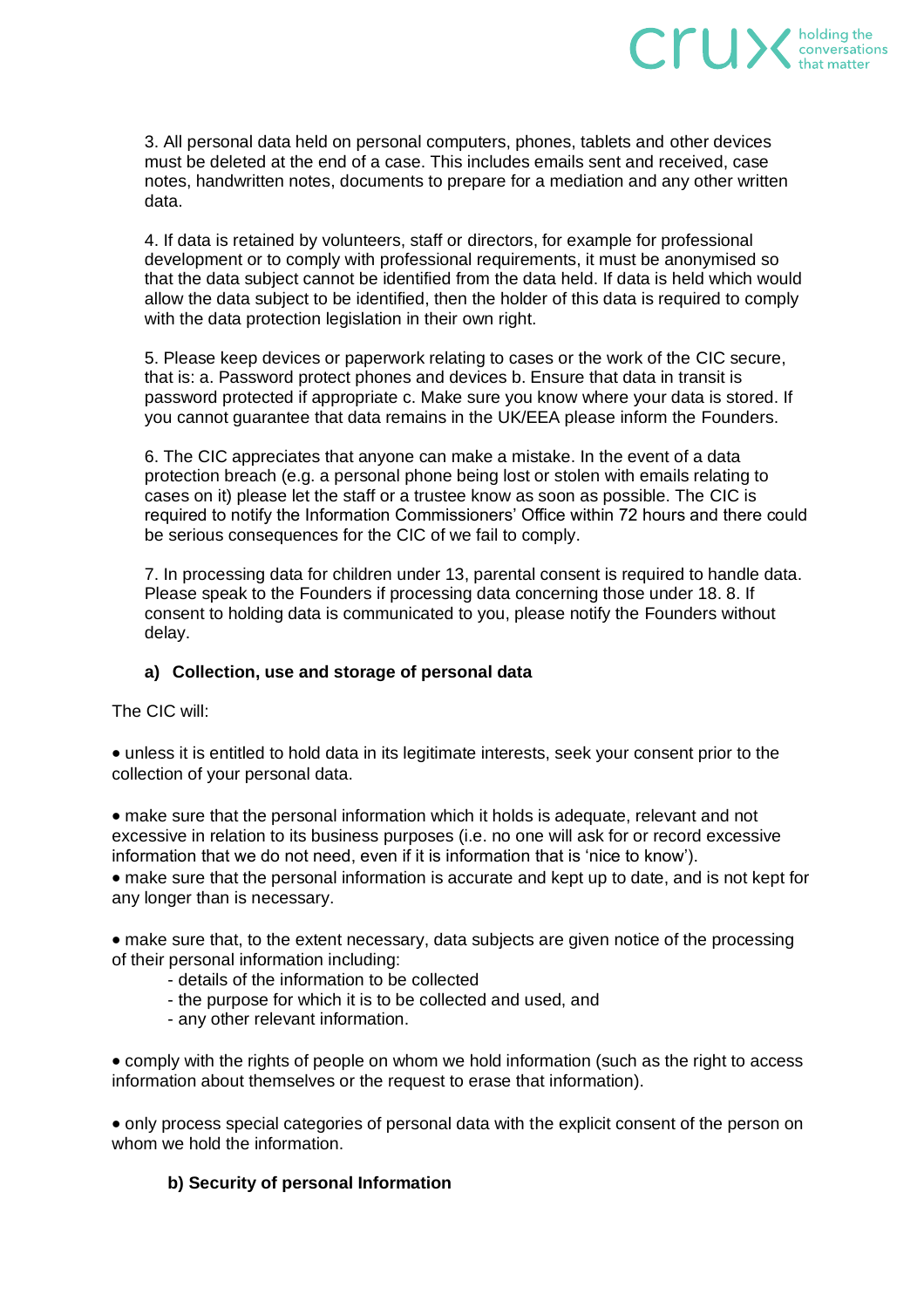

The CIC will seek your consent prior to the collection of your personal data, and will:

• take positive steps to prevent the accidental, improper or deliberate disclosure, mis-use or loss of personal information and prevent unauthorised access to it.

• protect all data on a computer in a secure office.

• limit the disclosure of and access to personal information to those who have a business need to access the information.

# **c) Disclosure of personal information to others**

The CIC will:

• not disclose personal information relating to individual without the individual's consent.

• ensure that where any person or organisation processes personal information on behalf of the CIC (such as a marketing agency or IT service provider) the CIC enters into a written agreement with them requiring them to:

- process the personal information only in accordance with the CIC's instructions;

- maintain adequate information security; and

- take reasonable steps to ensure staff who have access to the information are reliable.

### **d) Disclosure of personal information outside the EEA**

The CIC will:

• make sure that personal information is not transferred to any country outside the UK unless that country has adequate levels of protection in place to protect personal data;

• make sure that the data subject(s) concerned has/have consented to the transfer of the information; or

• make sure that an agreement has been entered into with the organisation the data is being transferred to based on the EU standard model clauses.

# **e) Subject Access Requests**

A person on whom the CIC holds information has the right to be informed of this and to have a copy of the information, subject to a few limited exceptions. He or she must make a written request (which can be by email). If his/her personal information is being processed, the individual will be provided with (subject to limited exceptions): - a copy of the data - the source of the data - the purposes for which the data is being processed - to whom it may be disclosed - an explanation of any unintelligible codes or rating systems.

Compliance with the subject access request is not required where the CIC has complied with an identical or similar request of the data subject in the 6 month period prior to the new request and the data held has not changed substantially in that period.

The response to the subject access request should be made promptly. It must be made no more than 40 days from receipt of the request.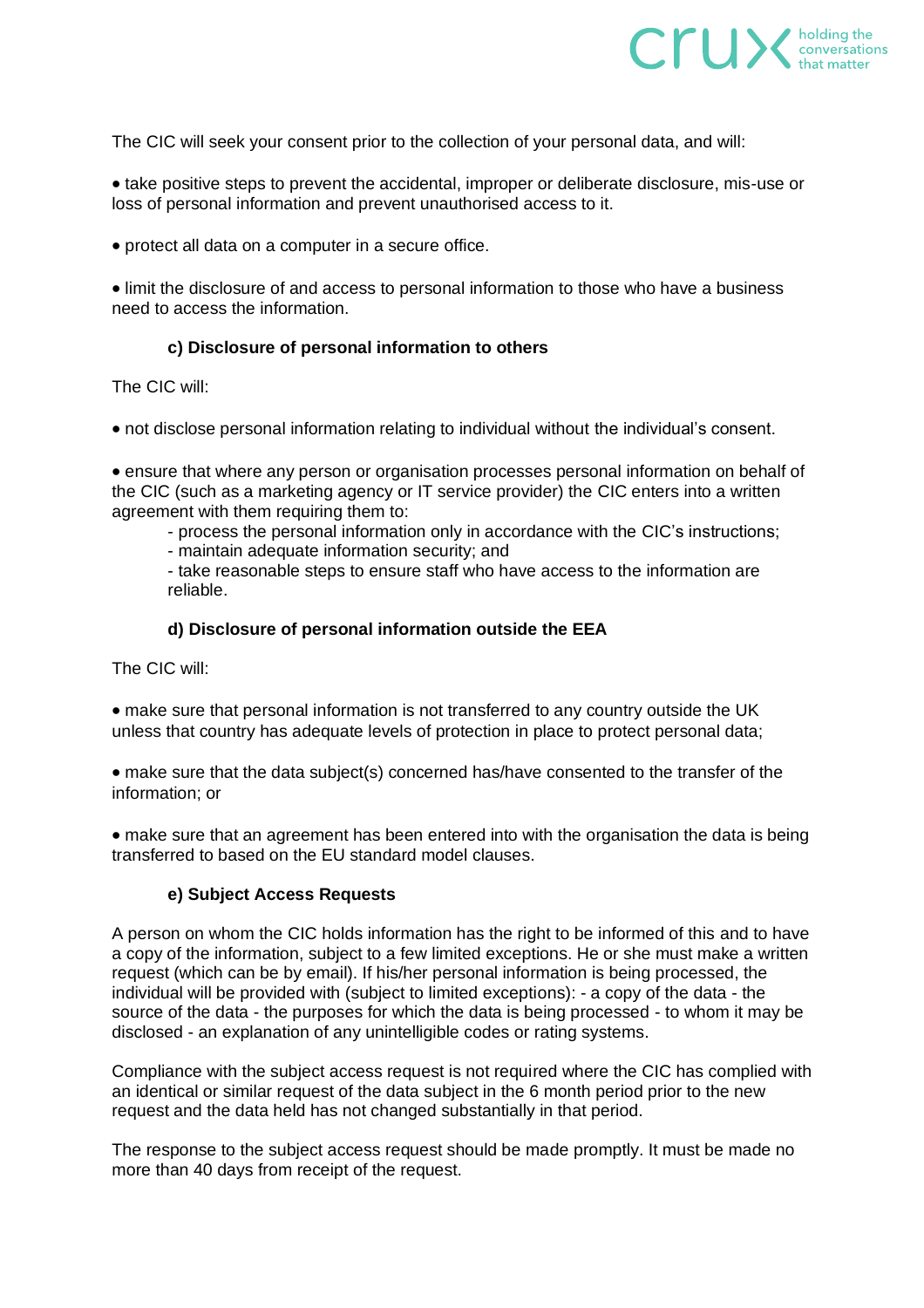# **Information about staff and volunteers**

This section sets out the policy in relation to the processing of information about the CIC's staff and volunteers. As the CIC may need to hold and use certain information relating to its staff and volunteers in the course of their employment or role in the CIC, this section gives information about the personal information that the CIC may hold and how it is used or is intended to be used:

 $C \cap U$   $\searrow$  holding the conversations

Use of Personal Information Information may be used in relation to the following:

• recruitment:

• payroll and benefits administration (including sick pay, pensions, health insurance, gym membership etc), work and career management, including performance appraisals; in the case of employees;

• disciplinary and grievance procedures (including monitoring compliance with and enforcing policies) in the case of employees;

- payment under contracts for the engagement of services;
- ensuring co-mediators are paired appropriately;
- ensuring mediators have the appropriate training and experience;
- deriving statistics to apply for funding to support the work that we do.
- assessing performance and to set targets to further the aims of the CIC.
- absence monitoring;
- training course management;
- monitoring registrations with regulatory bodies to ensure compliance, training and other requirements are met;
- administering termination of employment, references etc;
- maintaining contact details to contact you for urgent business or personal reasons when you are out of the office;
- maintaining emergency contact and beneficiary details (which involves the CIC holding information on those you nominate in this respect);
- protecting the safety and security of staff and property; and
- to ensure health and safety compliance.

The CIC may also hold other information for accounting and billing purposes, work management and business development.

### **Disclosure of Personal Information**

• Your consent will be obtained before the CIC responds to requests for information about you from third parties such as banks, mortgage lenders, prospective landlords or employers (e.g. requests for references), insurance and health providers.

• In relation to volunteers, your curriculum vitae (CV) may also be disclosed to mediation clients (both existing and prospective) and other professional advisers in the course of the provision of mediation services.

#### **Document retention**

The CIC will only store data for as long as is necessary, after which time it will anonymise or delete that data. The CIC will keep data relating to a case or enquiry for not more than 1 year after a case has closed. The CIC will keep data from volunteers for not more than 1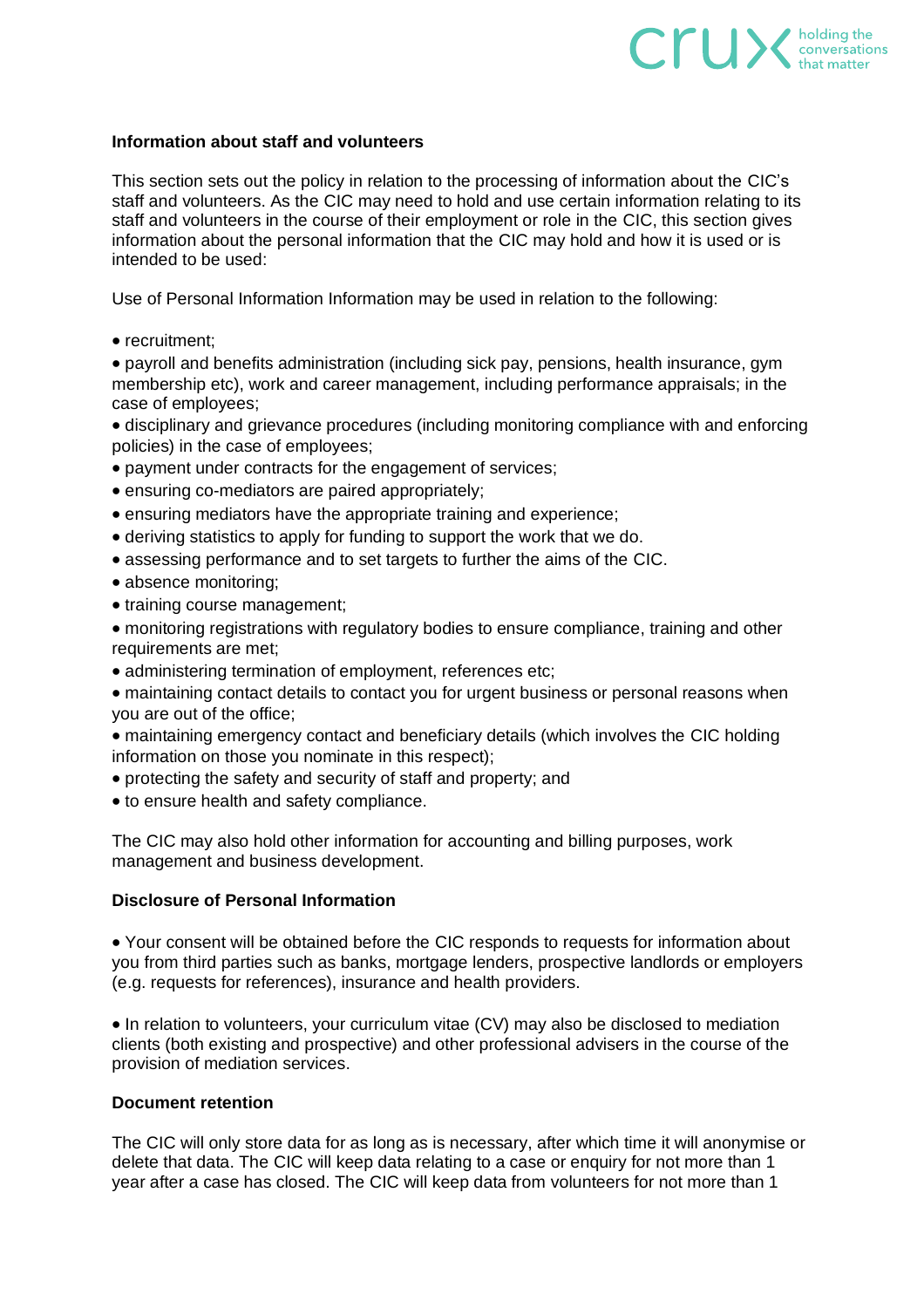year after the end of your volunteer agreement. The CIC will keep data from staff and directors for not more than 6 years after the end of your contract or resignation. The following exceptions are in relation to information that the CIC is required to keep to comply with legal requirements:

 $CTU\times_{\text{that matter}}^{\text{holding the}}$ 

• Gift aid records: 6 years

• Financial information (bank statements and paying in slips, cash books, invoices, receipts) for HMRC: 6 years from the end of the financial year in which the transaction was made.

• Safeguarding information as long as necessary in relation to the purposes for which that information was obtained

- Unsuccessful applications for volunteering or contracts: 1 year.
- Insurance policies and claims 3 years after lapse or settlement of claim.
- Employer's liability certificate 40 years.
- Minutes of trustee meetings and resolutions: 10 years
- Annual accounts and annual reviews: permanently

#### **Future Developments**

The law and practice in relation to data protection is still evolving. This will be reflected, so far as necessary, by amendments to this Policy. If material changes are made, you will be notified.

#### **Glossary General terms:**

CIC refers to Crux Conversations CIC and its successors and assigns from time to time.

Employee refers to anyone who has entered into a binding contract of employment with the CIC.

Mediation or coaching client means any person taking part (or preparing to take part) in a mediation or coaching session facilitated by the CIC.

Founders means that person designated by the CIC with that title, from time to time, and currently: Sarah Guthrie and Philip Guthrie: [info@crux.org.uk.](mailto:info@crux.org.uk)

Staff refers to directors, consultants, contractors, directors, and managers, whether employed directly by the CIC, or self-employed.

Volunteer refers to anyone who is volunteering their time and skills to the CIC on a pro bono basis.

Directors refers to the directors from time to time of WMS who are at the date of this version of the handbook:

- Jen Miles
- Sarah Guthrie
- Philip Guthrie
- Joel Robertson
- Stephen Ruttle QC
- Mark Scoggins
- Selina Stone

#### **Data Protection terms:**